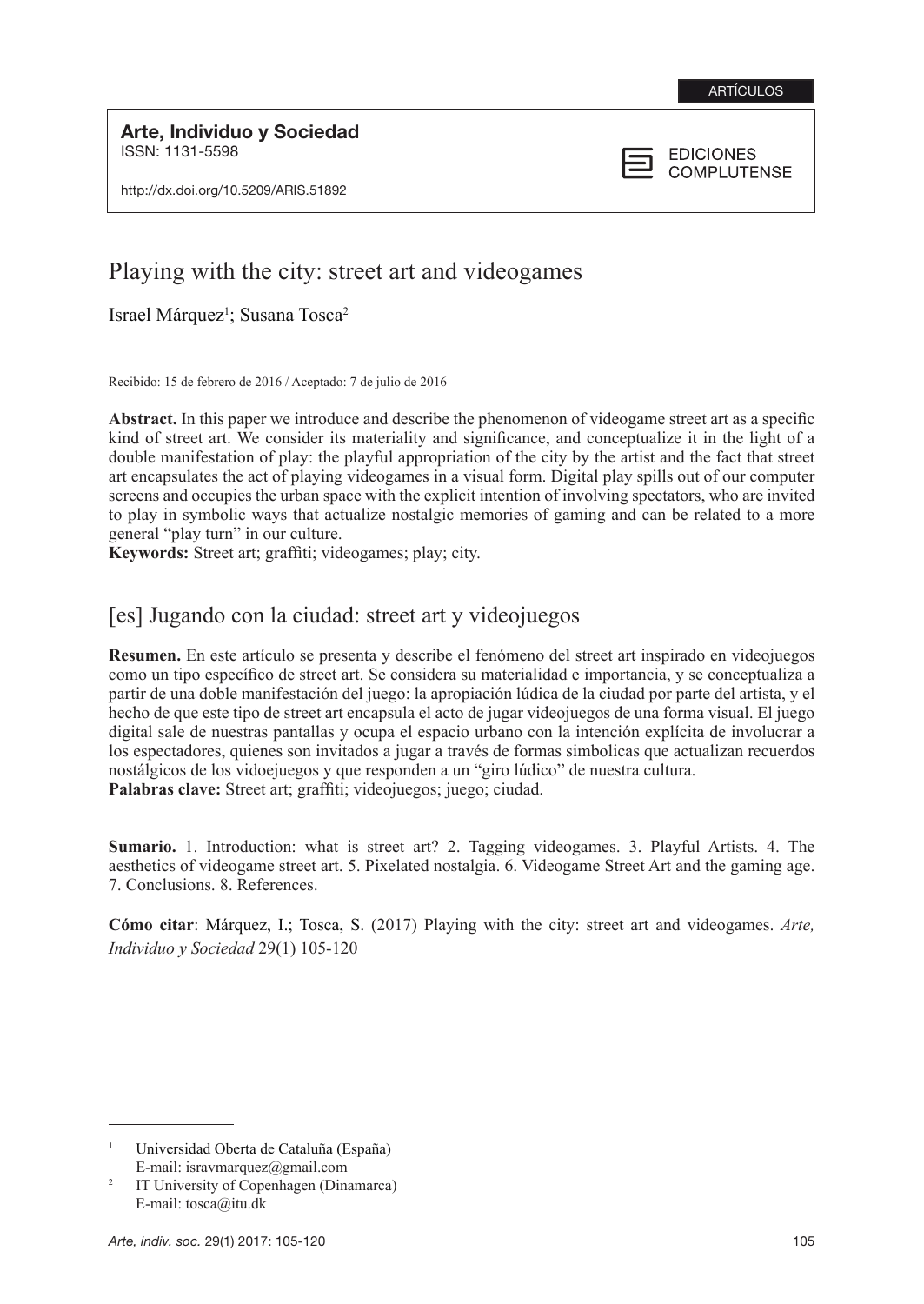### **1. Introduction: what is street art?**

Street art is a kind of visual art found in public spaces that includes traditional graffiti but is a more complex and heterogeneous category than graffiti, including techniques as varied as sticker,<sup>3</sup> posters,<sup>4</sup> stencils,<sup>5</sup> mosaic tiling,<sup>6</sup> or wheat pasting<sup>7</sup>. Whereas graffiti artists depend on the spraycan to produce their work (Ganz, 2004), street art goes beyond the aerosol and the traditional perceptions of the classic graffiti style embracing a new aesthetic ideal, more open and eclectic. For this reason, and because at some point in the 1980s graffiti entered the art world, street art is sometimes described as "post-graffiti" (Dickens, 2009: 17) or "neo-graffiti" (Ganz, 2004: 10). Street artists innovate through creative and imaginative use of alternative materials as well as through their choice of subjects.

Just like other urban subcultural practices such as punk, skate or hip-hop, street art began as an underground art form, although it has now become an important part of the visual space in many cities as well as an acknowledged art movement. There are even highly recognized street art "stars" such as Bansky, Shepard Fairey and Swoon, who all have being subjects of international media coverage and have crossed over into the museum and gallery system, that is, into the institutional artworld (Dickens, 2009; Molnár, 2011; Irvine, 2012).

Because of their interest in playfully disrupting the dichotomy of artistic versus everyday experiences, street artists can be considered the heirs of earlier avant-garde art movements. As Richard Murphy has argued, the goal of the avant garde is to "lead aesthetic experience out of its isolation (...) in order to drive it back into the real world, where it can play its part in the transformation of everyday life" (Murphy, 1999: 11). Street art is also defined by actions, events, appropriations, performances, interventions, *détournements* and subversions. Its conceptual force relies on "the audacity of the *act* itself" (Irvine, 2012: 5), the act of "getting up as developed in traditional graffiti where, as Castleman notes, "Style, form, and methodology, major concerns of most writers, are secondary in significance to the prime directive in graffiti: "getting up" (1984: 19).

Originally, "getting up" meant to successfully tagging an area (usually a high place) with graffiti. Now it means tagging anything, anytime, anywhere, with any form of media and through different techniques. Tagging is closely related with the origins of graffiti. It is the writer's logo, his/her stylized personal signature. It is about choosing a name and making it as visible as possible, usually in difficult locations. This is related with the practice of "bombing", that is, prolific agressive tagging on the streets (Dickens, 2009: 141), marking with ink or paint. Tagging or "bombing" multiple surfaces in an area can become a source of recognition, a way of gaining respect and prestige among others. In fact, as different authors have noted (Miller, 2002, cited in MacGillivray and Curwen, 2007: 362), one of the main purposes of

<sup>&</sup>lt;sup>3</sup> Sticker art uses stickers with an image or a message that are pasted in public spaces.

Street poster art uses handmade or printed images in a thin paper in order to be placed in urban surfaces.

<sup>5</sup> The practice of stenciling refers to the process of applying paint across a stencil (a thin material with letters or a design cut off it) to form an image on a wall or another urban surface.

<sup>&</sup>lt;sup>6</sup> Mosaic tiling is another form of street art that creates images with an assemblage of small pieces of colored stone, glass, or other materials.

Wheat pasting refers to the practice of adhering paper posters to a wall or another surface by using wheat flour paste.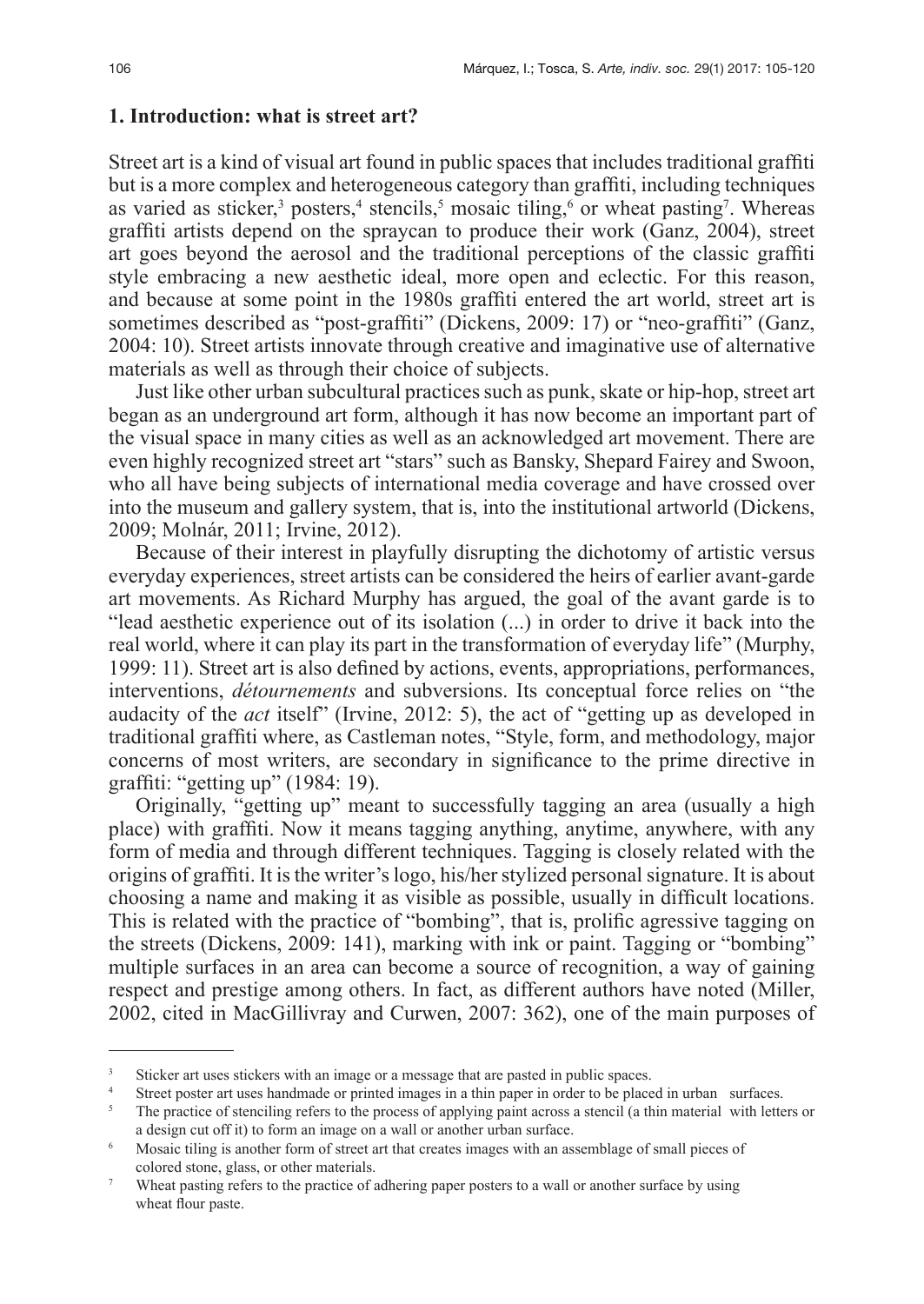tagging is "the desire to 'be known' or to achieve fame and recognition within a particular community". *Quantity,* that is, the number of times a tagger "writes" or "bombs" is therefore a priority in the tagging community and a way to achieve status (MacGillivray and Curwen, 2007: 366). *Quality* is also important since "your work must be better than everyone else's" (Ganz and MacDonald, 2006: 10).

Tagging in street art is not limited to spray painting nor to words, letters or numbers. Street artists can tag and bomb with images and through stencil. They can also wheat-paste images and stickers. This makes street art a paradigmatic hybrid and (re)mixed form, one in which different techniques, media and styles converge in surprising and creative ways.

The intended audience of street art also differs from that of graffiti, which is often only readable to insiders, so "the main audience is other graffiti writers and crew members. Graffiti is used primarily for internal communication within a subculture" (Molnár, 2011: 4), to promote yourself and your crew. By contrast, street artists "aim expressly to communicate with the broader 'lay' public as well. Accessibility and readability by 'outsiders' are integral to the agenda of street art practitioners" (Ibid.). The content street artists develop is not only understood by insiders but by a wider audience, as for instance some of the well-known Bansky pieces about war and capitalism<sup>8</sup>.

Due to its illegal nature, street art is *ephemeral*<sup>9</sup> in essence but is being increasingly documented and shared on the Internet through new media technologies, specifically digital photography. Of course, photographic documentation of graffiti can be found before the rise of Internet. A good example, as noted by Molnár (2011: 12), is "Martha Cooper and Henry Chalfant's seminal photo essay on New York graffiti, entitled *Subway Art* published in 1984". But street art is closely related with digital media in a way graffiti was not. Pictures of street art are daily disseminated in websites, social networks, forums, blogs, etc.10 Walls and screens are increasingly interacting with each other and the specific pieces of street art we find in our daily city walks can be easily captured and instantly shared.

Though closely tied to locations and the temporal performative act, the practices of street art as well as the works themselves vacillate between the specific materiality of urban space, street locations, local contexts, and the exhibition, distribution, and communication platform of the Internet and Web. Street artists since around 2000 continually code-switch back and forth between the city as a material structure and the "city of bits", the city as information node, the virtual "space of flows", networked and renderable in multiple digital visualizations (Irvine, 2012: 10).

Thus, along with the *institutional* museum and the *street* museum, street art can be found in a "global Web museum without walls" (Ibid.), where the people and the artists themselves are documenting this new form of art digitally as it is found or executed.

<sup>8</sup> Banksys pieces can be found at his website, http://banksy.co.uk/

Street art is even more ephemeral that graffiti since the spray-painted graffiti can be difficult to remove from walls while stickers, posters and wheat pasted images can be easily torn off the walls and are more fragile to weather exposure.

<sup>10</sup> See for example: www.pinterest.com/search/pins/?q=street%20art>, www.flickr.com/search/?text=street%20 art, www.tumblr.com/search/street+art.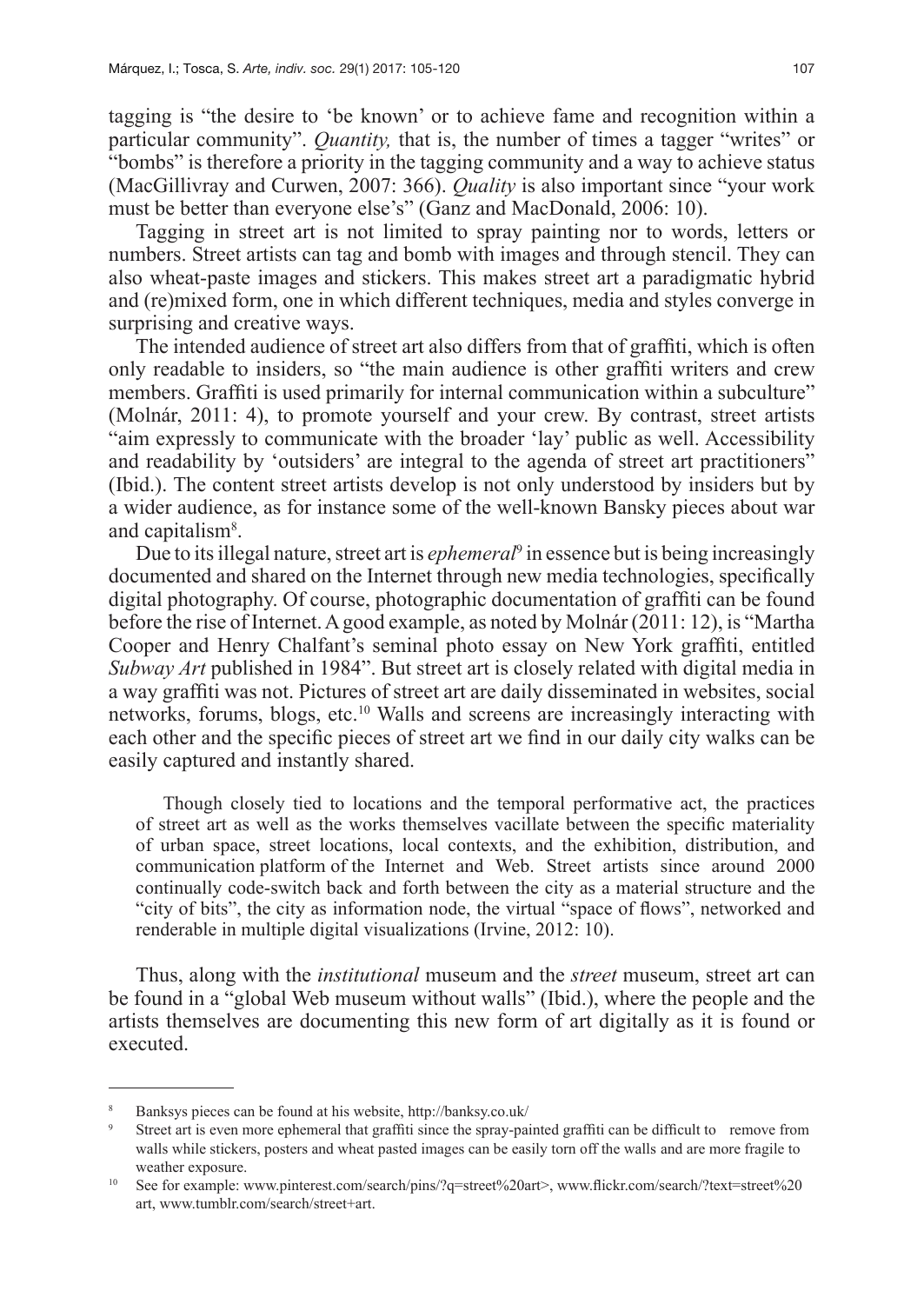### **2. Tagging videogames**

Videogames are a cultural force that look and interact with other media and other cultural trends in novel and creative ways. Games are in complex interaction with cinema, art, music, literature, comics, and even with everyday objects such as pens, notebooks, posters, socks, caps, t-shirts, and other merchandising. Games thus represent a growing sub-program of a much broader and "ever-expanding entertainment supersystem" based on "transmedia intertextuality" (Kinder, 1991: 1; Gottschalk, 1995). Although both graffiti and street art have become a welldocumented and institutionalized object of study (Ganz, 2004; Ganz and MacDonald, 2006; Lewishon, 2008; Shove, 2009; Dickens, 2009; Irvine, 2012), there is very little research<sup>11</sup> about the relations between graffiti/street art and videogames. This paper is an attempt to fill this gap.

We have collected a number of videogame street art expressions, either photographed by ourselves or distributed online, and used them as a starting point for an analysis that investigates the connections between an analog form of artistic expression and the digital inspiration of videogames. In what follows, we describe this phenomenon, looking into its different formal manifestations and also touching upon the *double nature* of its becoming, as street art is produced twice: first it is realized in the physical world, and then it is uploaded digitally and shared online via Internet.

Relations between videogames and street art, usually graffiti, can be found since the origins of the medium. Back in the days of arcade games, a lot of classic beatem-ups depicted graffiti walls in order to give the backgrounds of the streets a more authentic feel (Quan-Madrid, 2007). The presence of graffiti pieces in these games had primarily a decorative function, but they also attempted to evoke the rough and wild streets of America. We can see examples of this in titles such as *Double Dragon* (1987), *Teenage Mutant Ninja Turtles* (1989), or *Streets of Rage* (1991).

Games like *Jet Set Radio* (2000) or *Marc Eckō's Getting Up: Contents Under Pressure* (2006) went beyond the use of graffiti only as decoration and transform it in a gameplay mechanic. *Jet Set Radio* introduced the player as a member of a gang called the GGs whose goal was to spray over other gangs' graffiti pieces by collecting spray paint cans littered across the game. *Marc Eckō's Getting Up* focused on an amateur street artist who uses graffiti and street art techniques in order to protest against the lack of freedom in New Radius, a dystopic city dominated by a totalitarian government.

Other games such as *Grand Theft Auto: San Andreas* (2004) and *The Warriors*  (2005), both developed by Rockstar, featured graffiti and street art minigames, while others such as *Tony Hawk's Underground 2* (2004) allowed the player to spray a graffiti tag, which can even be designed by herself.

These are examples of games featuring graffiti and street art as either a decorative device or a gameplay mechanic, but others have done the opposite movement (from videogames to the physical streets) and created graffiti and street art based on videogames. Popular characters from videogames such as Mario, Zelda or Pac-Man have been an inspiration for street artists since the graffiti revolution. However,

<sup>11</sup> Some academic work on street art mentions videogames in passing as a possible motive, but doesnt explicitily engage with the form, such as for example Dickens (2009: 85).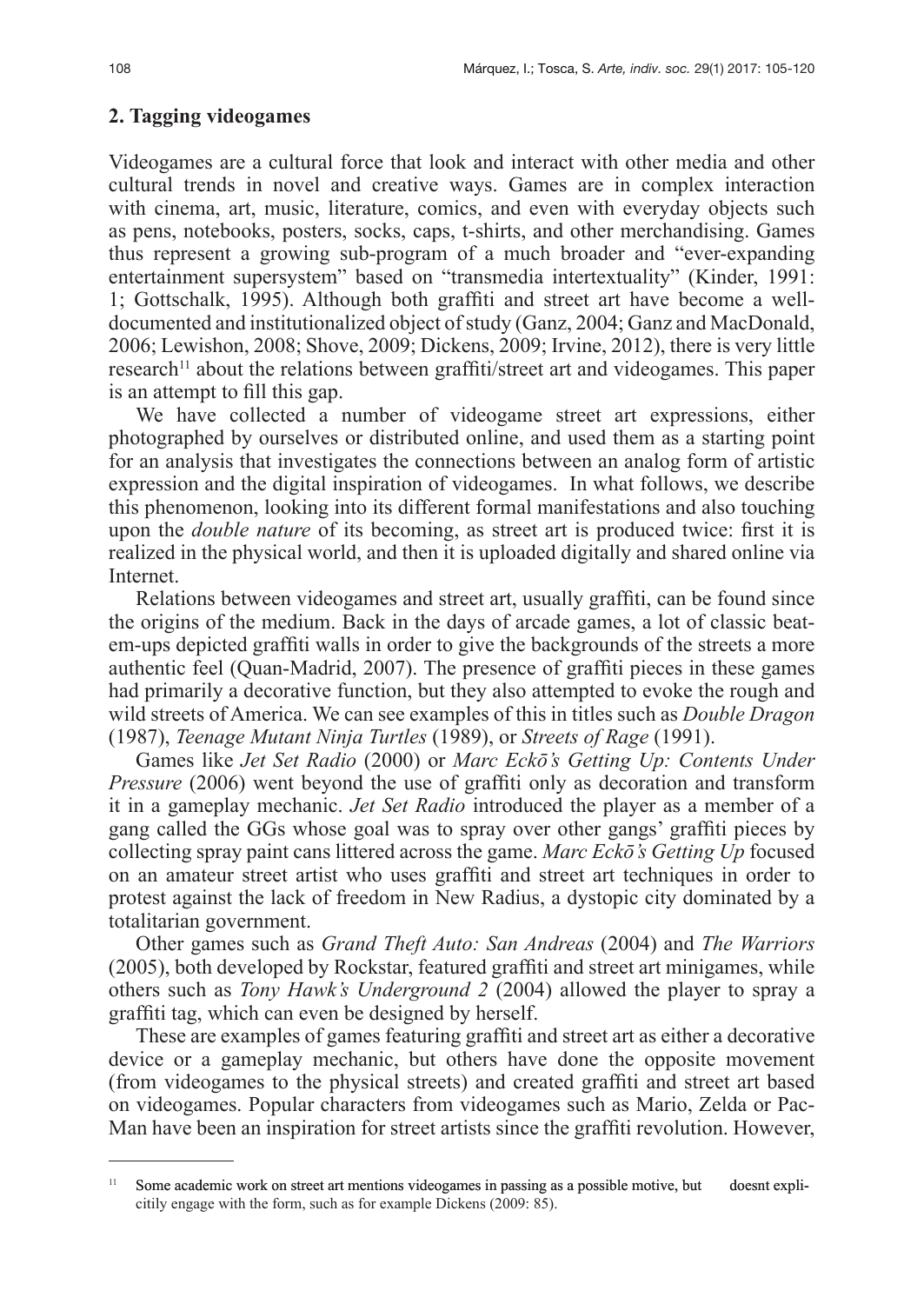graffiti's ephemeral quality has been an obstacle to its wider recognition, though it was democratic "in the sense that it was accessible to ordinary city dwellers,it could only be enjoyed temporarily until it was removed and it was often encountered not intentionally but by chance alone" (Molnár, 2011: 12). As noted above, photographic documentation of graffiti can be found long before the rise of the Internet. But the proliferation of Web 2.0 platforms and the new generation of smartphones and digital cameras have revolutionized the recording, sharing and dissemination not only of traditional graffiti but also of the broader category of street art. Molnàr stresses "the extensiveness of the new digital archives of street art that are created, shared, and maintained by thousands of practitioners, fans, and simple spectators across the globe" (Ibid.).

### **3. Playful Artists**

In the case of videogame street art, the physical-digital dynamics can be illustrated by looking at the work of Invader, a well-known French street artist who uses the popular arcade game *Space* Invaders' characters as an inspiration for his art. He chose his name because he literally "invades" public spaces. When invading *space*, he transforms it into *place*, since the notion of *space* usually refers to something anonymous or formally defined, whereas *place* is seen as socially constructed, a meaningful experience of a given site (Lefebvre, 1991; Tuan, 1977). We could wonder who is able to appropriate the place created by Invader. Ordinary passersby would need a basic knowledge of videogames to be able to fully appreciate the experience. Invader translates the screen into the street, the pixel iconic characters of *Space Invaders* into small coloured square mosaic tiles (very pixel-like), recontextualizing or "remediating" (Bolter and Grusin, 2000) these popular video game characters in an urban environment and blending them into the landscapes, noises and social interactions of the streets. As he says remembering this association:

That was a kind of an accident because I was not involved in graffiti or street art. It was just an idea which came to me, because at this time I was doing some canvas made with mosaic tiles in a digital aesthetic. I realized that the mosaic tiles were a perfect medium to be put on walls and outside in the streets (cited in Dunbar, 2008, para. 4).

Invader reinvents both traditional mosaic art and videogame visual culture by using these mosaic tiles in a novel way. The artist playfully appropriates the city, bringing symbols of imagination and fun into the daily lives of thousands of unaware citizens. This could be considered a disruptive act of the normal landscape of the city, and can be compared to the playful strategies of art movements such as the avant-gardes of Dada and surrealism at the beginning of the XXth Century (Prager, 2013). Indeed, regarding his mosaic-invasions, Invader insists on their playful aspect, saying that these real-life invasions are much more entertaining than anything he'd ever found in a previous videogame: "Going in a city with tiles and cement and invading it. This is the most addictive game I have ever played" (cited in Dunbar, 2008).

Invader does his work in cities across the world, literally "bombing" them. For each city he invades, he creates a map of all his mosaics in order to let the people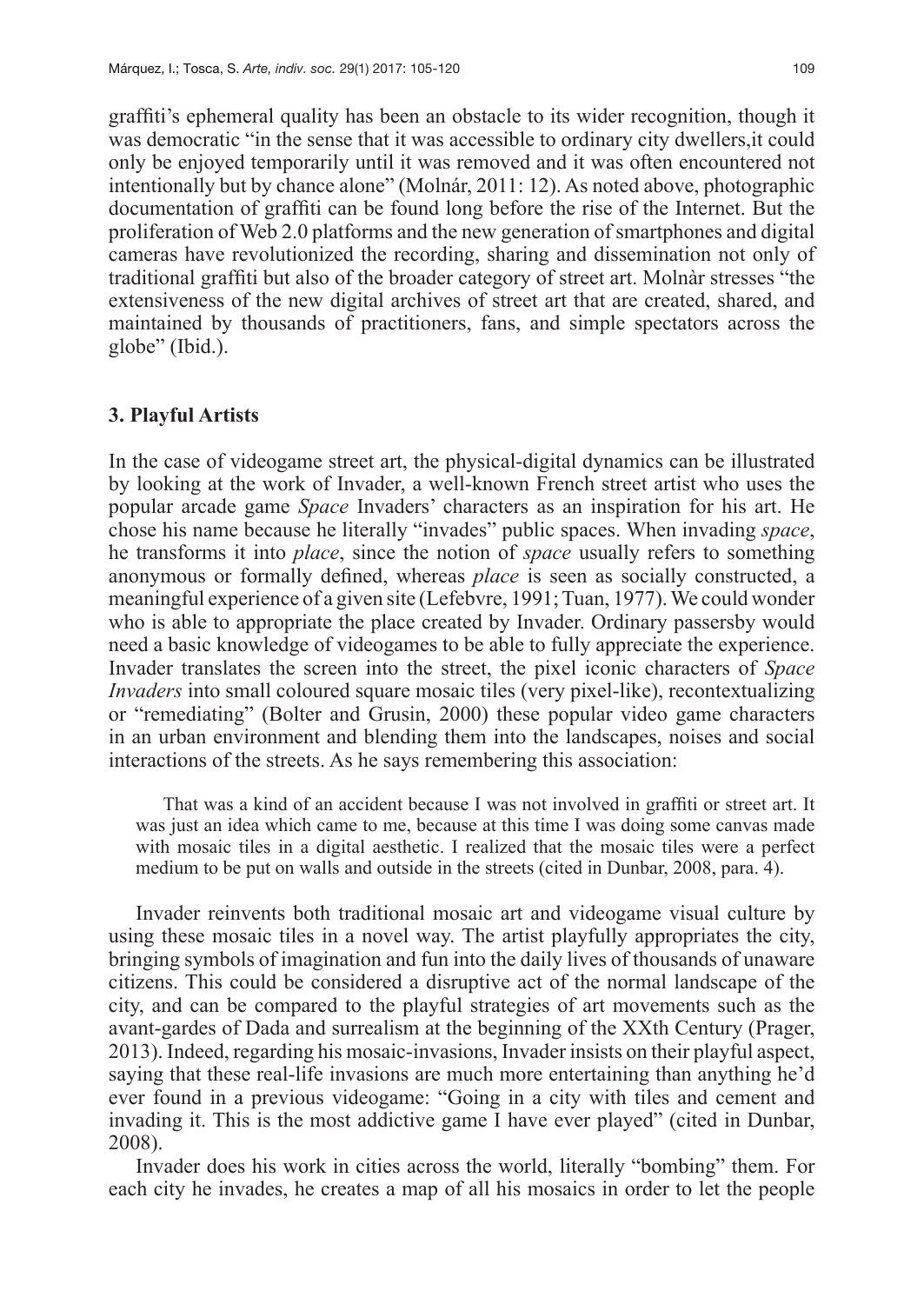know where to find each invader. He does so in a playful way, giving himself points when he invades a new city. He also released the reality game "Flash Invaders"<sup>12</sup>, an IOS and Android free app whose mission is to "Spot and "flash" the street mosaics of Invader. Fill your gallery, score points and compete with other players".13 Through this app, the public is called to participate in the Space Invaders project and remains in digital interaction with the very artist and with other users/players.

Under Invader playful interventions in public space there is also a political message against the way corporations and advertising have visually invaded the cities with their logos and messages.

If there were not artists like me to make things in the street, there would be only advertising everywhere. Advertising is just a kind of big brother. It is not to make people happy or to show nice pictures. It is just to make you spend your money and to make you buy it. That's why I think I am not a vandal. What I am doing is good for the population because it's an alternative to the advertising<sup>14</sup>.

This point of view is similar to other street artists that interpreted their work as an anti-commercial counter point to advertising in our media-saturated world. As London-based street artist D\*face says:

Advertising is more invasive and often less considered, yet most people take this for granted and never question its presence and effect. I like to see my work as subversive intermissions from the media-saturated world that we live in (Wolbergs 2007: 296; cited in Molnár, 2011: 9).

This is probably true insofar as the street art interventions paste media-culture symbols onto the streets (as opposed to commercial logos) even though it could be argued that the original games are also commodities in their own right. Moreover, it is not certain than passersby always interpret them in the way desired by their creators. There is a risk of street art being incorporated into a cultural system of signs that are all equal (losing their disruptive power); that is, a risk of becoming decoration at the same level as Christmas street lights or the fancyful exhibitions of shop windows. We deal with this aspect below, as we consider the reception of videogame street art and its ties with nostalgia, a powerful individual trigger for aesthetic appropriation.

 $12$  http://space-invaders.com/flashinvaders/

<sup>13</sup> Ibid.

<sup>&</sup>lt;sup>14</sup> The film excerpt can be found here: https://www.youtube.com/watch?v=hSXuAr8DD2U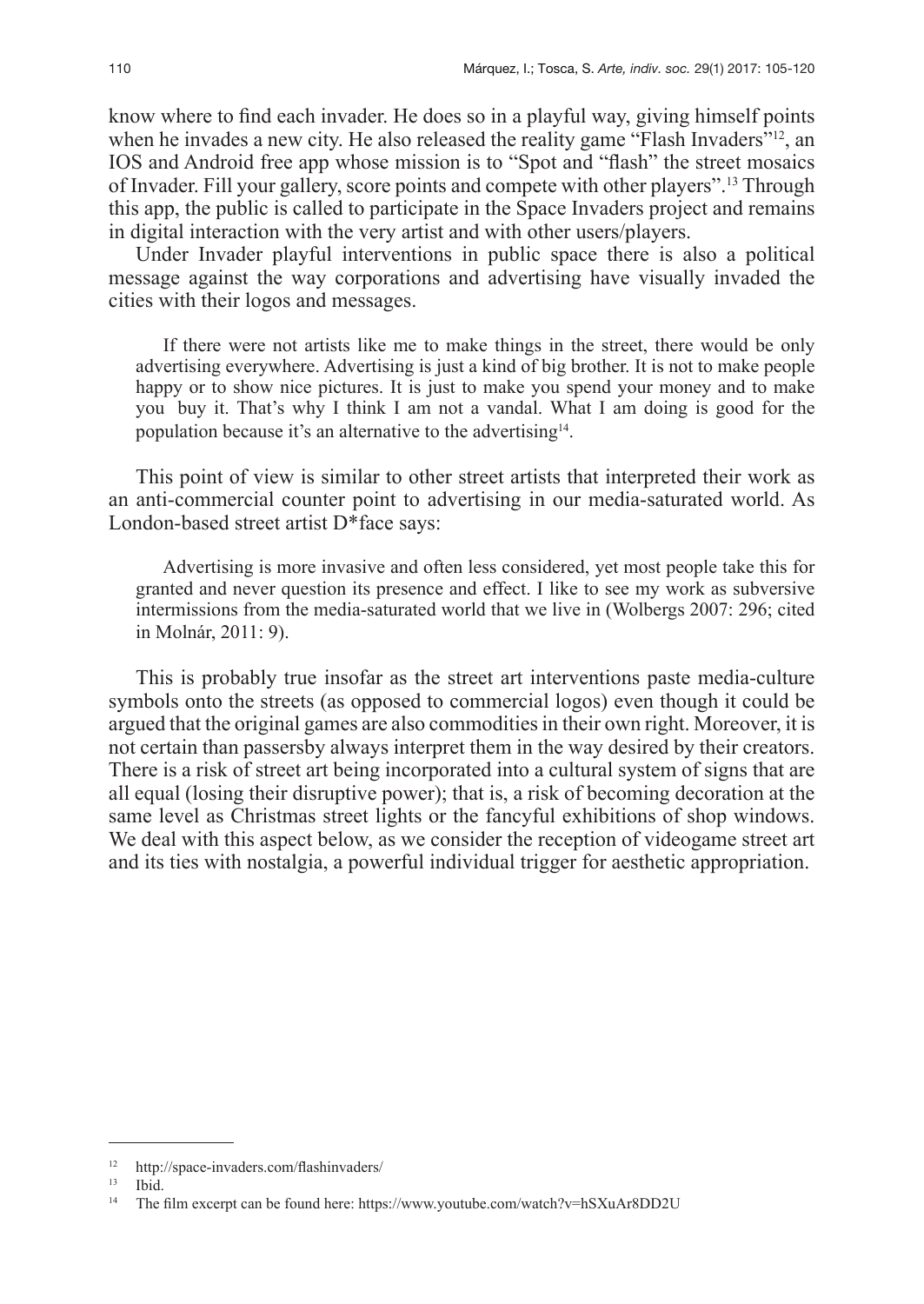

Figure 1. Invader.

But let us go back to our example. The case of Invader also shows the *nomadic condition* of many street artists in our globally networked world. As Irvine (2012: 19) points out, "this is a very new kind of art practice, doing works in multiple cities and documenting them in real time in the web". It is also a new kind of *ritual*, a set of repetitive actions such as the *physical* act of doing the art in a specific location and the *digital* act of capturing it in a digital form and distributing and commenting it through the Internet.

Besides Invader, there are other artists trying to make a link between both media forms. One example is Commander Ankle, an Australian street artist who wheatpastes images of Billy Blaze, the main character of the 90's id Software series of videogames *Commander Keen*. The figures are printed on paper which is fastened on the wall with wheat paste. The image has a pixelated retro form reminiscent of the aesthetic of the original videogame. The wheat pasted version of Billy Blaze is depicted standing, running or jumping between brick walls, traffic signs, street names, fences and other urban spaces. Always in motion, Billy Blaze is a cinematic symbol of play, his movement captured by the street artist as if we took a print of our screens when playing the game.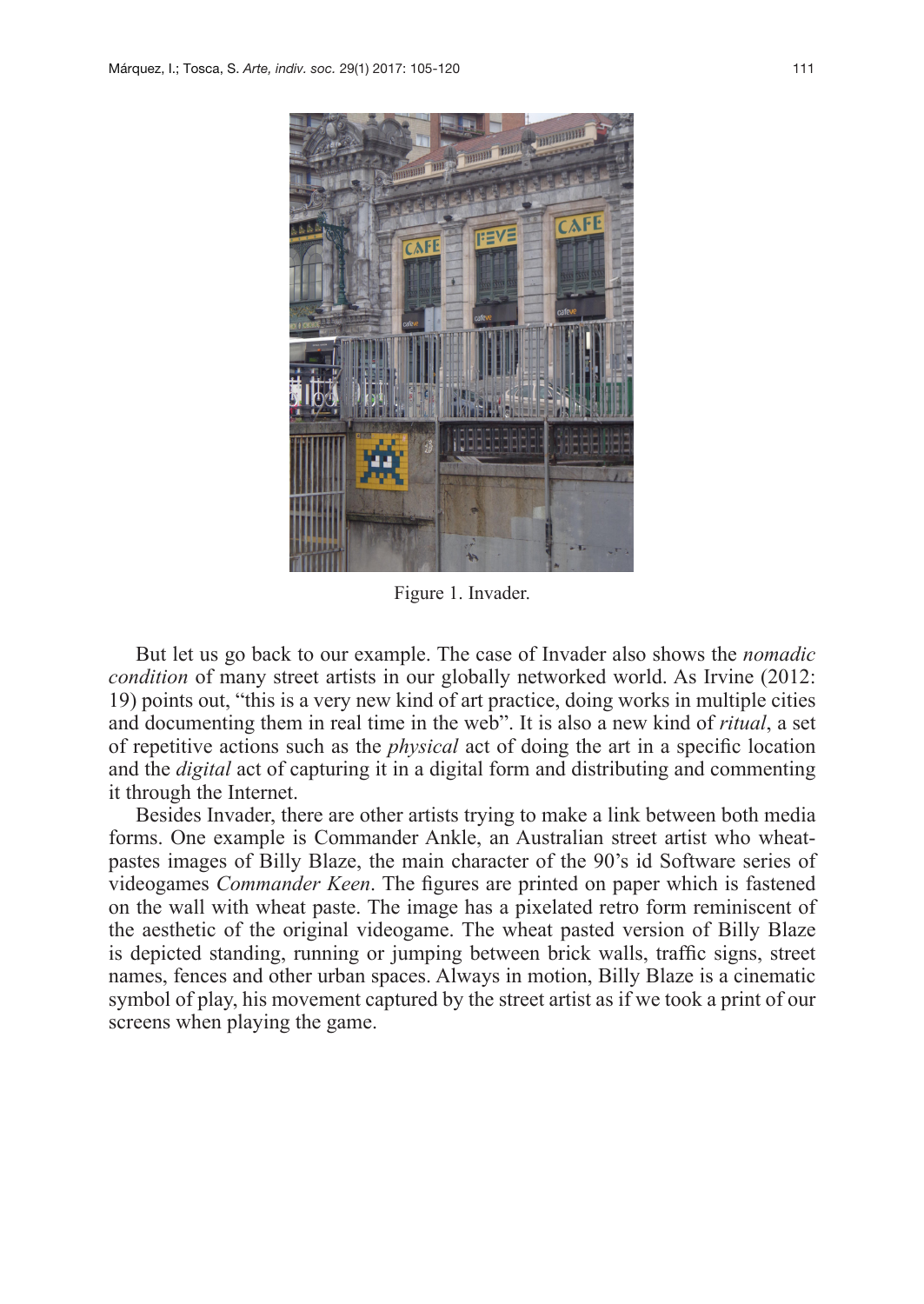

Figure 2. Billy Blaze.

### **4. The aesthetics of videogame street art**

Videogame street art is not limited to the depiction of game characters. It can also include other elements such as console video game controllers and digital objects such as the Question Blocks in the *Super Mario* series. It is also not limited to the manipulation of walls but also other urban elements such as fire hydrants, street sewers or crosswalks. In doing so, street artists play with their surroundings in creative ways, offering a new way of looking and experiencing the everyday reality of our cities, turning the crosswalks into a Wii game controller or the street manhole covers into PacMan.



Figure 3. Wii game controller.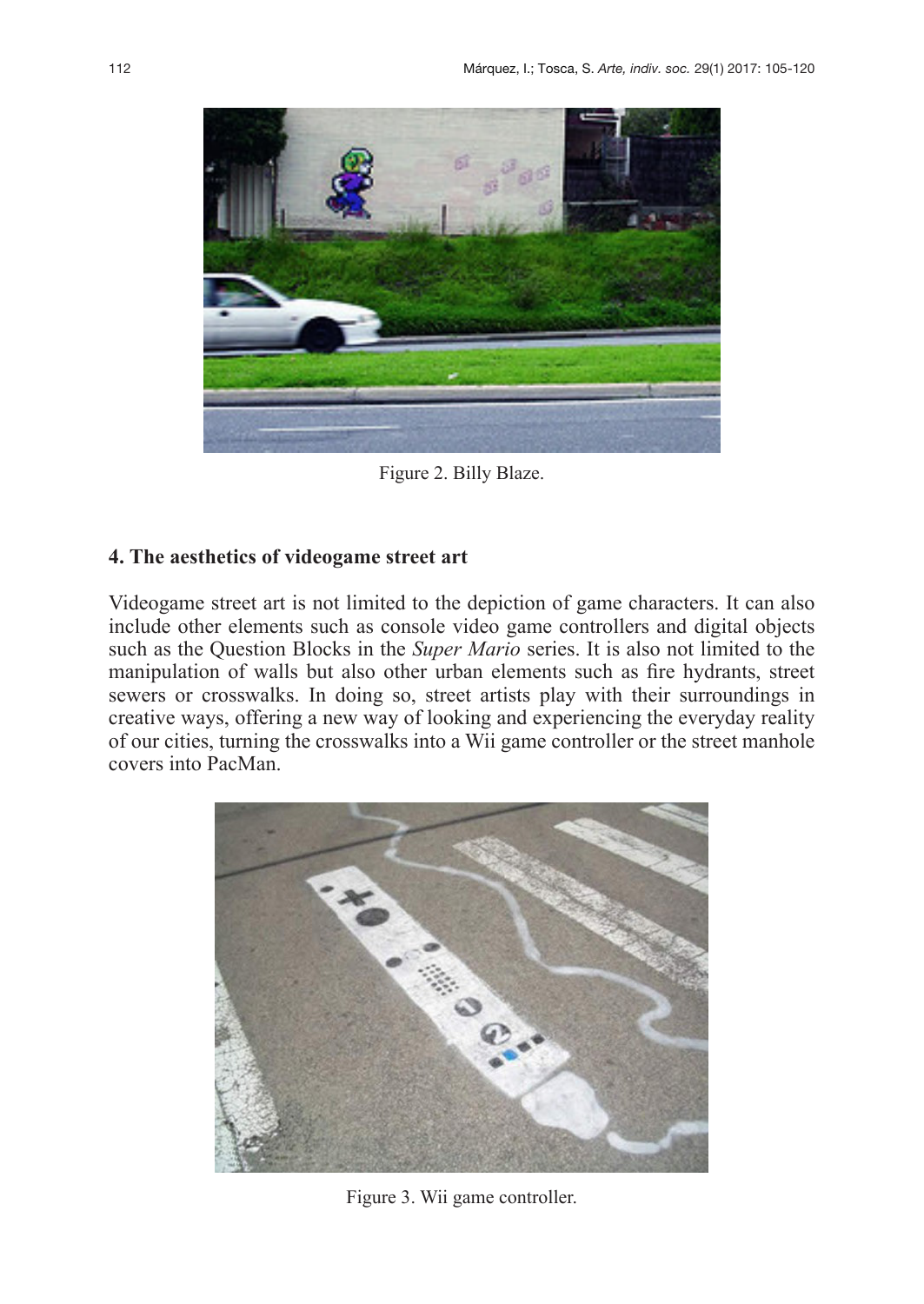Videogame street art could be seen in the light of the idea of the *object trouvé*, or "found object", also known as "ready-made" as preferred by Marcel Duchamp. This concept refers to the use of an everyday object in an artistic context, and probably the most famous example is Duchamps' own *Fountain,* from 1917, a common urinal presented as an object of art. In street art, the found object would be the urban element chosen as vehicle for the intervention: a wall becomes a canvas, a street water pump the head and body of Super Mario. But unlike Duchamps ready-mades, that want to elevate the everyday object to the category of art, videogame street art imposes an extra symbolic level on the everyday object: an icon coming from the world of videogames.



Figure 4. A street water pump as Mario.

Symbols point to another world, another reality that in this case is embodied into a mundane object and thus becomes visible in the same plan of perception. If we look at the image above, we might wonder if it is Mario that has gained a metal body or if it is the water pump that has gained a new identity, dressed up as something else.

The superposition of Mario and a water pump is partly justified by the shape of the pump, which can be considered to be humanoid in its proportions. It could thus certainly embody any humanoid character, but the choice of Mario is particularly humorous because he is a plumber, and the pump is certainly one of the objects a real plumber would be able to fix and operate. The anonymous street artist was exercising his or her combinatorial creativity "a cut and paste process" in which "two concepts or complex mental structures are somehow combined to produce a new structure, with its own new unity, but showing the influence of both" (Boden, 2004: 130). This piece evokes at the same time the conceptual domains of plumbing/ water pump and videogames/Mario. Actually, the shape of the water pump also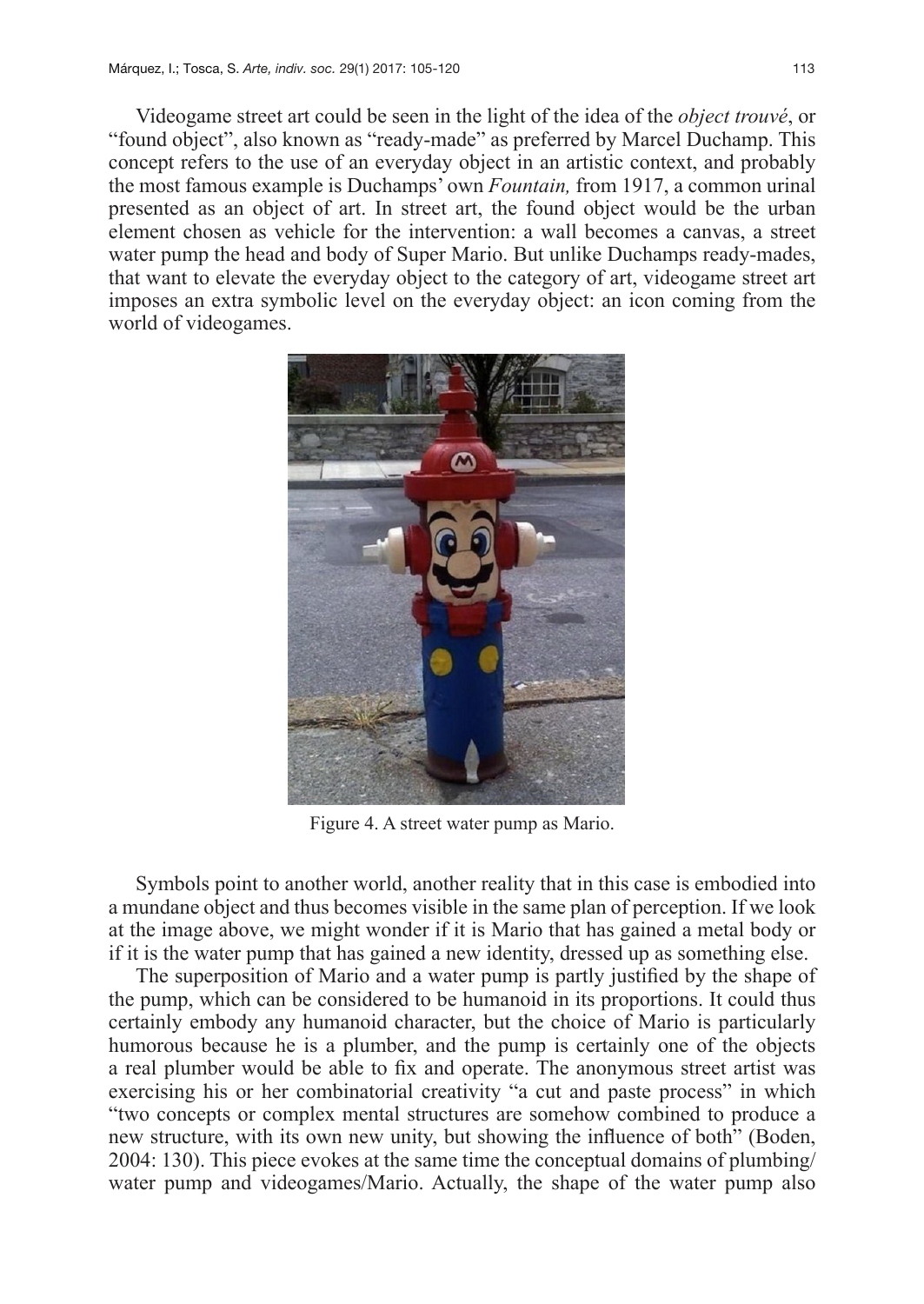is reminiscent of the mushrooms that play such an important role in many Mario games, incidentally also full of pipes and pumps and other similarly shaped objects. The reception of this work is of course determined by the knowledge of the viewer: a person ignorant of videogames might not even recognize Mario and just think it funny that someone drew what looks like a cartoon character on top of a water pump; another can recognize the character and knows what its stands for, and a third might be an avid player of the many Mario games and feel compelled to approach the water pump, touch it and maybe even feel like jumping on it, like Mario does in the game.

Much videogame street art chooses to represent iconic characters that are part of the canon of classic videogames: Mario, Pacman, Sonic, Link... and even some of the villains or secondary characters from the same legendary games. Often they are interacting with the city in ways appropriate to the shape of the "found object" as in the case of Mario above: a pacman eating the lines in a crosswalk, a pacman ghost hovering in an arch-shaped doorway or a toilet sign where the heads of the man/ woman signs have been replaced by mushrooms from the Mario games.

As suggested above, the city is not only decorated, it is also transformed by the symbols from this other world; videogames come out of the screens of fan enthusiasts and are forced into the public perception. The strong colour palette and caricature features ensure that even people who don't know or care about videogames pay attention to them.

Another important visual characteristic of videogames street art is that even the interventions that are not based on particular shapes or objects, those on walls where videogame scenes are simply painted, show a remarkable sense of scenography. The artist who painted the wall below cleverly has used colours to recreate the tunnels in which Sonic the Hedgehog and his friend Tails run crazily around. Anybody who has ever played this game or a similar tunnel racer feels the pull of the tunnel, the desire to press the button and send the hedgehog speeding forward, of seeing the tunnel twist and turn while we struggle to keep control of the character and touch the point-giving balls. A boring flat wall has been turned into an endless labyrinth of fast-paced tunnels.



Figure 5. Sonic & Tails.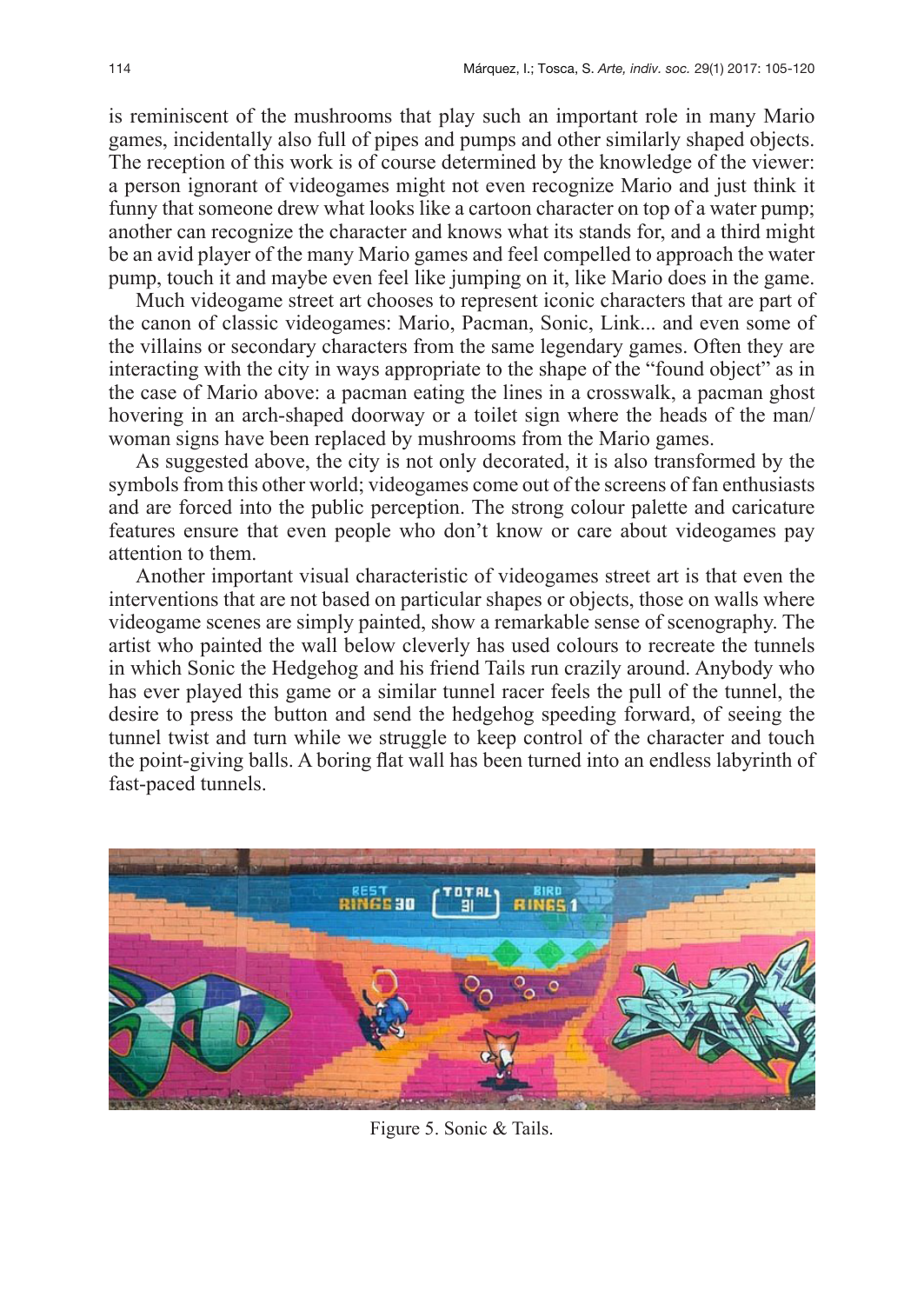This kind of presentation can be said to offer the spectator the most "pregnant moment" of that particular game, i.e., the best instant, the most significant, crucial instant. The pregnant moment idea was developed by Lessing in his aesthetic treatise *Laocoon: An Essay upon the Limits of Poetry and Painting*, in an attempt to conciliate the temporal with the essential spatial character of the visual by choosing the right moment, "that is most suggestive and form which the preceding and succeeding actions are more easily comprehensible" (Vidal, 2012: 116). In a visual representations of videogames, the pregnant moment will not only make characters and scenes recognizable, but also encapsulate the action that best defines that particular game, the kinetic movement that only gets set in motion with the participation of the player. In Graeme Kirckpatrick´s spirit, we could call it the moment in which we are invited to dance as players, that is, the invitation to play. For him, a player interacting with videogames is like a dancer who has a script of the music to be danced, a coreography which she has to interpret creatively, not only mechanically (Kirkpatrick, 2011: 137). If videogame street art can make spectators recognize the pull of the game, it is a measure of success of this essentially visual form.

The representation of game interaction (the invitation to play) is thus the core of the aesthetics of street art, which turns these interventions into something more than mere decoration, to continue the discussion introduced above in relation to Invader. What makes his alien symbols different from the logos of commercial firms plastered all over the city is that they evoke in the viewer the impulse to move her spaceship from left to right, to shoot the descending aliens to pieces and get ready for the next wave. The fact that Invader´s aliens descend upon luxury goods shops adds a new layer of meaning to the interactive dance of the game, in an expression of remarkable combinatorial creativity.

#### **5. Pixelated nostalgia**

As we can see from the examples of Invader and Commander Keen, an important part of the videogame inspired street art pieces is their devotion to the old pixelatedcharacters of the early days of videogames, which suggests a a kind of nostalgia. Holak and Havlena define nostalgia as "a positively balanced complex feeling, emotion, or mood produced by reflection on things (objects, persons, experiences, ideas) associated with the past" (1998: 218). It is a yearning for the idealized past that can be evoked by any kind of object, not only the personally experienced past, but also collective understandings of the past, which even may have occurred before an individual was born (Baker and Kennedy, 1994).

Videogame street artists rescue favorite old game characters and put them in the sites and surfaces of the streets, recreating the retro aesthetic in a physical context. As Svetlana Boym points out,

At first glance, nostalgia is a longing for place, but actually it is a yearning for a different time -the time of our childhood, the slower rhythms of our dreams. In a broader sense, nostalgia is a rebellion against the modern idea of time, the time of history and progress. (Boym, 2001: xv).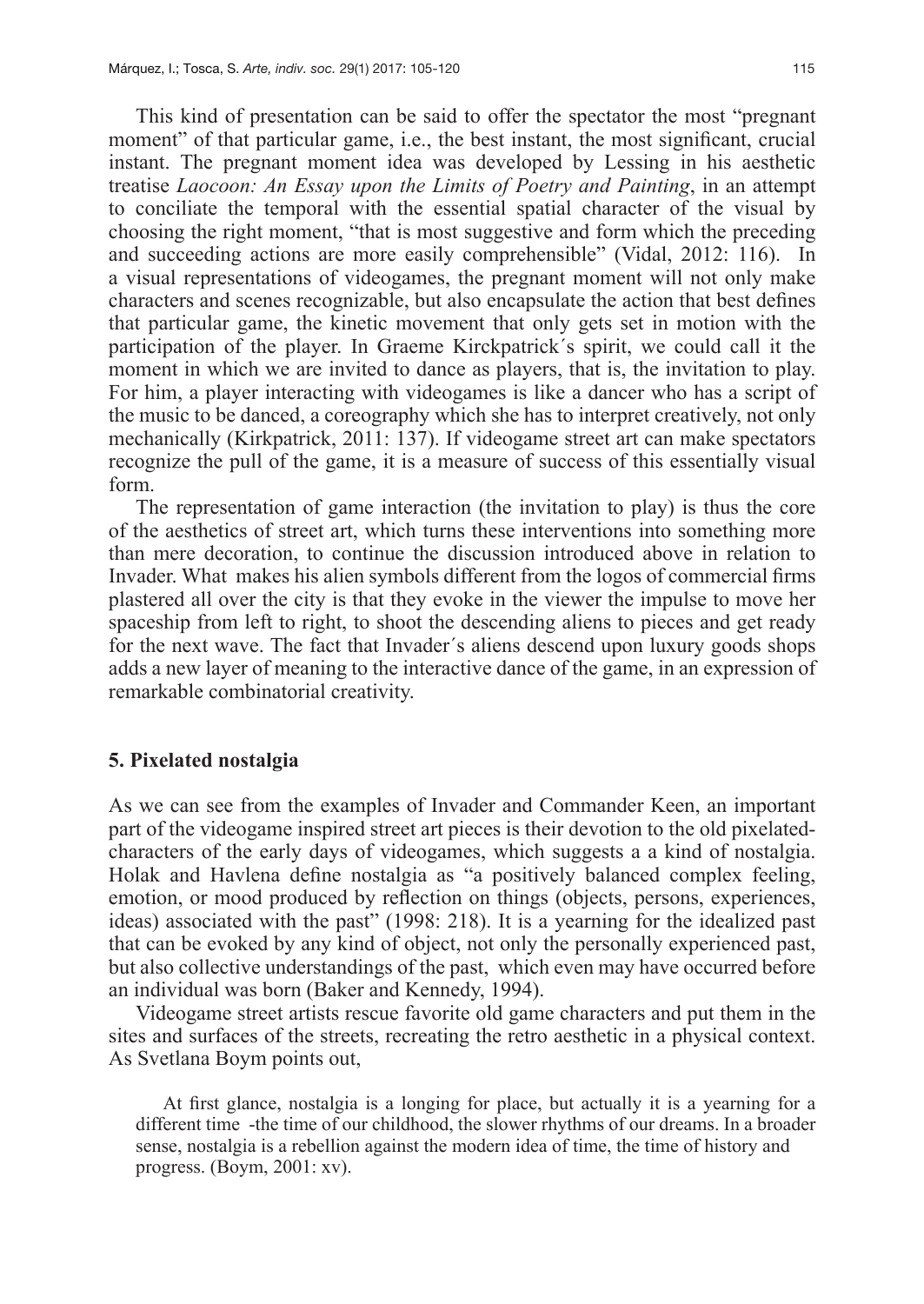

Figure 6. Zelda.

Following Boym, the yearning for the video game experience of our childhood is perhaps also a rebellion against modern technology, graphics and sounds.15 It connects with an entire generation of gamers that look at pixelated street art pieces as a nice gift and a surprise. This can be illustrated by perusing the comments to Street Art pieces posted on Flickr, as for example the ones tagged with "Commander Keen": "Commander Keen , thats a blast from the past. I remember my girlfriend back in the early 90's spending countless hours playing it on a 386". This dialogue between artists and users shed new life to old and "dead media" (Sterling, 2008) creating new uses, new practices, new aesthetics, and a whole new art/gaming community.

The nostalgia evoked by street art is more than a particular look or surface aesthetics, as prevalent in other kinds of current retro fashions merely concerned with form. Videogame street art nostalgia is about essence, about remembering a particular mechanics of play: the left to right swipes of our spaceship, the satisfactory advance of the point-eating pacman, the ever cheerful hopping of Mario. Our videogames *repertoire* is made not only of visuals and sounds, but also of the rhythms of classic videogames. Videogame street art keeps the playful rhythms of the past alive.

#### **6. Videogame Street Art and the gaming age**

The practice of graffiti and street art can be seen as something playful in general. As female street artist Mickey clearly says: "Doing graffiti is like playing" (Reiss, 2008, 27: 49). It is a play with the city's surfaces, from walls to crosswalks, street sewers, traffic signs, etc. It is another way to express our necessity to play and to

<sup>15</sup> A similar feeling can be found in the so-called "chiptune music", electronic music that uses the microchipbased audio hardware of early home computers and gaming consoles and repurposes it for artistic expression. See Márquez (2014: 68).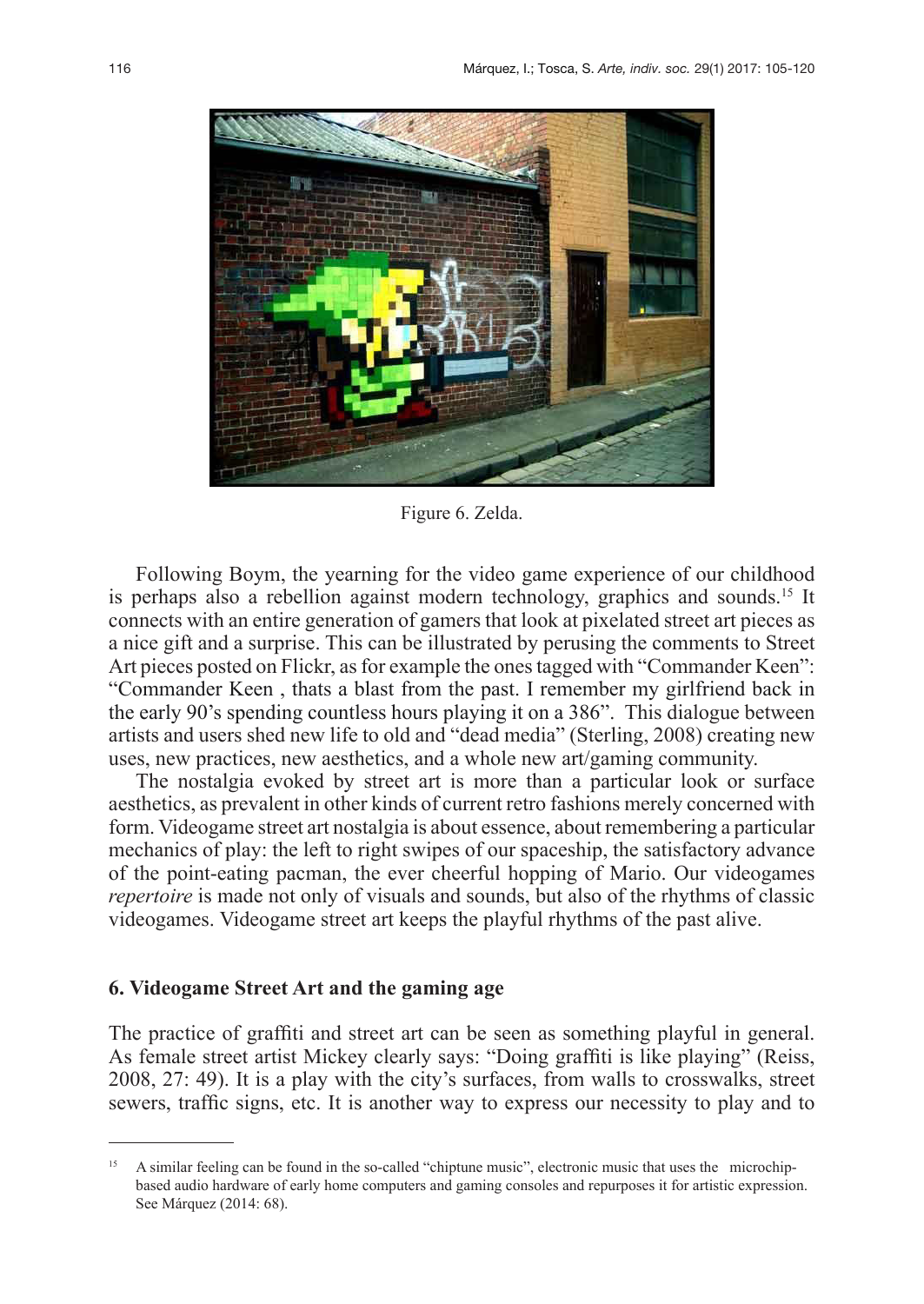share it with others, physically and digitally. In the case of videogame street art, this is even more true and intense. The presence of play is double, because it is not only about playfully making an intervention in the city, but also about visually representing play, and putting spectators in the state of mind that was/is play. In that sense, videogame street art can be understood as a kind of "tactic for a playful city" (Borden, 2007: 332) in which

The playability of an enjoyable city is not confined to the existing interiors of buildings or to the way these have been conceived, but is rather an expanded field that incorporates the full range of possible architectures – that is to say, all kinds of objects, insertions, spaces, practices, ideas and emotions (Ibid.)

There is even an additional element of play in the habits around this new art form, and that is the need for documenting these interventions, which often are photographed by the artists themselves, but also by passersby, and shared online in social media.16 The online encounter with videogame street art is probably not as intense an experience as seeing it on the streets of our city, but still, the humorous contrasts are appreciated and re-circulated in various social media. Players send videogame street art pictures to their friends. *Do you remember?* Memories of play are shared and get a new meaning after having been made corporeal in cities around the world.

In that sense, the *information age* is also a *gaming age*, because gaming and its associated notion of play may become a master metaphor for a range of human social relations, with the potentials for new freedom and new creativity (Boellstorff, 2006: 29). We are witnessing a growing "play turn" (Pearce, 2009: 278) in which, "far from being a marginalized fringe activity, play is beginning to pervade every aspects of our lives". We see games and play embedded in mobile phones, social networks, web sites, and increasingly in the streets thanks to the work of the street art artists inspired by old and modern videogames. The works and practices of these artists can also be related with the emerging genre of "alternate reality games" (ARG) or "big games", such as *Majestic, Big Urban Game, The Beast, I Love Bees or Pac-Manhattan,* although their scope and goals are very different*.* These games turn the streets into a giant playground in which both the physical world and the digital world are reconfigured into a game. Street artists do a similar thing "occupying" the streets of the cities and the sites of the network in innovative ways through videogameinspired pieces that reshape and reimagine in a gaming fashion both physical and digital cities. Thus, the "global village" of McLuhan is being more and more reconfigured as a "global playground" (Pearce, 2009: 279), less passive and more discursive, collaborative, social and ludic than what McLuhan initially envisioned. And street art is playing an important role in this emergent global playground. Digital play has become visible through videogame street art, it dresses up wearing the body of the city and it calls forth your fond memories of playing. Will you come and play?

<sup>16</sup> If one for example writes "videogame street art" in a photo sharing service like *flickr*, thousands of examples pour in, with photos of interventions in many cities around the world, that are shared and circulated globally.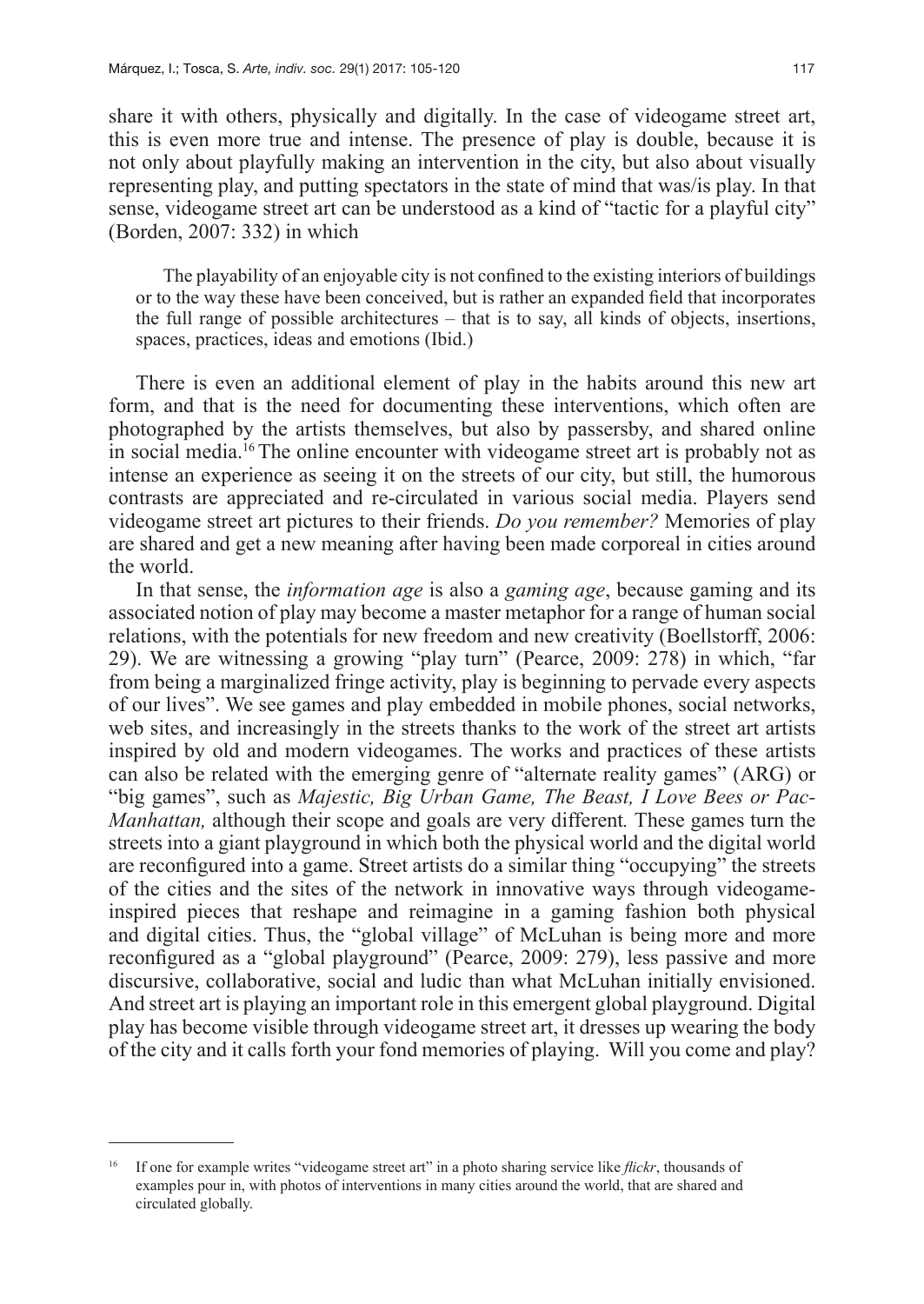# **7. Conclusions**

Thorough this paper we have tried to shed some light on the complex relations between two contemporary cultural forms: videogames and graffiti/street art. Videogame street art is an interesting phenomenon that has not received significant scholarly attention. It shows how the videoludic imaginary (characters, aesthetics, textures, etc.) is being appropriated and reinterpreted in the streets by a new generation of street artists that grew up with videogames and are now fuelled by their nostalgia and in some cases have an explicit agenda of social change. Videogame street art is also creating new uses, new aesthetics, and a whole new art/gaming community through the practice of documenting and sharing.

Many researchers have noted that we are now witnessing a growing "play turn" in our culture (Pearce, 2009: 278). For some it is linked to games, such as the idea of an "emerging culture of ubiquitous gaming" (McGonigal, 2007: 237) or Boellstorff´s "gaming age" (Boellstorff, 2006: 29) and for others, to playfulness, so pervasive that it becomes "a mode of being" (Sicart, 2014: 26). Videogame street art is a crucial manifestation of this emergent ludic reality in which the walls, sewers, water pumps and crosswalks of the streets become videogame characters or console controllers by this interesting "hand-made" or "artisanal" process of *physical ludification*, one in which the city becomes a videogame we can play every day.

# **8. References**

- Baker, S. M & Kennedy, P. F. (1994). Death by Nostalgia: A Diagnosis of Context-Specific Cases. *Advances in Consumer Research*, 21, 380-387.
- Boden, M. (2003). *The creative mind: Myths and mechanisms*. New York: Routledge.
- Boellstorff, T. (2006). A Ludicrous Discipline? Ethnography and Game Studies. *Games and Culture*, 1 (1): 29-35. doi: http://dx.doi.org/10.1177/1555412005281620.
- Bolter, J. D. & Grusin, R. (2000). *Remediation: Understanding New Media*. Cambridge, MA: MIT Press.
- Borden, I. (2007). "Tactics for a playful city". In F. von Borries, S. P. Walz & M. Böttger (eds.). *Space Time Play. Computer Games, Architecture and Urbanism: The Next Level* (pp. 332-334). Basel: Birkhäuser.
- Boym, S. (2001). *The Future of Nostalgia*. New York: Basic Books.
- Castleman, C. (1984). *Getting Up: Subway Graffitti in New York*. Cambridge, MA: MIT Press.
- Cooper, M. & Chalfant, H. (2009). *Subway Art: the 25th Anniversary Edition*. San Francisco, CA: Chronicle Books.
- Dickens, L. (2009) *The geographies of post-graffiti: art worlds, cultural economy and the city*. Ph.D. Thesis, University of London, UK.
- Dunbar, M. (2008) Space Invader. *Format Magazine*. Retrieved October 14, 2015, fromwww.formatmag.com/art/space-invader.
- Ganz, N. (2004). *Graffiti World: Street Art from Five Continents*. New York, NY: Harry N. Abrams.
- Ganz, N. & MacDonald, N. (2006). *Graffiti Women: Street Art from Five Continents*. New York, NY: Abrams.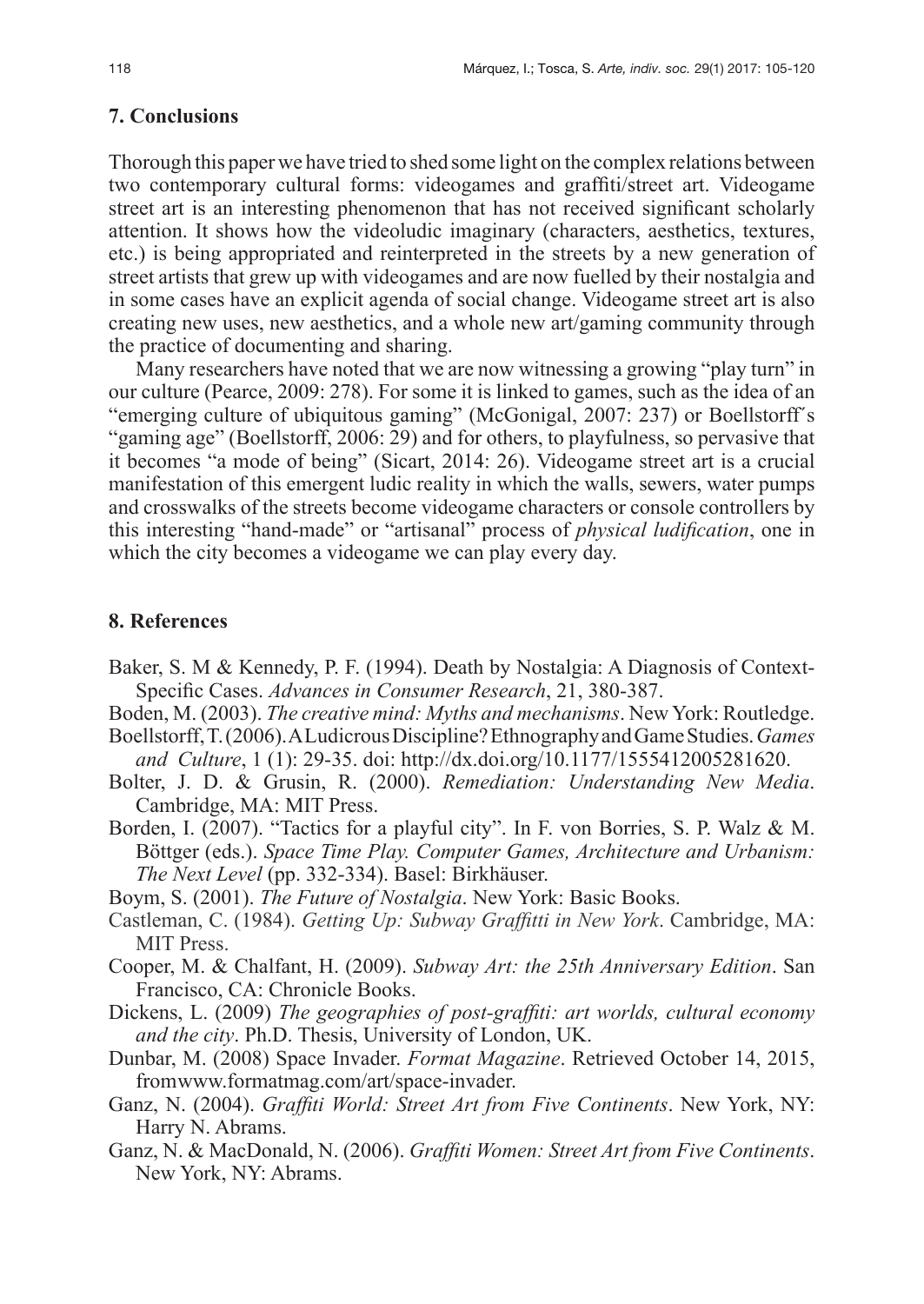- Gottschalk, S. (1995). Videology: Video-Games as Postmodern Sites/Sights of Ideological
- Reproduction. *Symbolic Interaction,* 18 (1), 1-18. doi: http://dx.doi.org/10.1525/ si.1995.18.1.1
- Holak, S. L. & Havlena W. J. (1998). Feelings, Fantasies, and Memories: An Examination of the Emotional Components of Nostalgia. *Journal of Business Research*, 42, 217-226. doi: http://dx.doi.org/10.1016/S0148-2963(97)00119-7
- Irvine, M. (2012). The Work on the Street: Street Art and Visual Culture. Retrieved October 20, 2015, from http://faculty.georgetown.edu/irvinem/articles/Irvine-WorkontheStreet-1.pdf.
- Kinder, M. (1991). *Playing with Power: From Muppet Babies to Teenage Mutant Ninja Turtles*. Berkeley, CA: University of California Press.
- Kirkpatrick, G. (2011). *Aesthetic Theory and the Video Game.* Manchester: Manchester University Press.
- Lefebvre, H. (1991). *The Production of Space*. Oxford, UK: Blackwell Publishers.
- Lewisohn C (2008) *Street Art: The graffiti revolution*. New York: Abrams.
- MacGillivray, L. & Curwen, M. S. (2007) Tagging as a Social Literacy Practice*. Journal of Adolescent & Adult Literacy*, 50, 354–369. doi: http://dx.doi. org/10.1598/JAAL.50.5.3
- Márquez, I. (2014). Playing new music with old games: The chiptune subculture. *GAME, The Italian Journal of Game Studies,* 03, 67-79.
- McGonigal, J. (2007). Ubiquitous gaming. A Vision for the Future of Enchanted Spaces. In F. von Borries, S. P. Walz & M. Böttger (eds.). *Space Time Play. Computer Games, Architecture and Urbanism: The Next Level* (pp. 233-237). Basel: Birkhäuser.
- Miller, I. L. (2002). *Aerosol kingdom: Subway painters of New York City*. Jackson: University Press of Mississippi.
- Molnár, V. (2011). Street Art and the Contemporary Urban Underground: Social
- Critique or Coolness as Commodity? Retrieved July 18, from http://nuclireflexiu. wikisoaces.com/file/view/molnar\_street\_art\_ces\_2011.pdf
- Murphy, R. (1999) *Theorizing the Avant-Garde: Modernism, Expressionism, and the Problem of Postmodernity*. Cambridge: Cambridge University Press.
- Pearce, C. (2009). *Communities of play. Emergent cultures in multiplayer games and virtual worlds*. Cambridge: MIT Press.
- Prager, P. (2013). Play and the Avant-Garde: Aren´t We All a Little Dada? *American Journal of Play,* 5 (2), 239-256.
- Reiss, J. (2008). *Bomb It*. Antidote Films, Flying Cow.
- Shove, G. (2009) *Untitled: Street Art in the Counter Culture*. Berkeley, CA: Gingko Press and Pro-Actif Communications.
- Sicart, M. (2014). *Play Matters*. Cambridge, MA: MIT Press.
- Sterling, B. (2008). The Life and Death of Media. In P.D. Miller (ed.) *Sound Unbound. Sampling Digital Music and Culture* (pp. 73-82). Cambridge, MA: MIT Press.
- Tuan, Y-F. (1977). *Space and place: The perspective of experience*. University of Minnesota Press: Minneapolis.
- Vidal, B. (2012). *Figuring the past: Period Film and the Mannerist Aesthetic*. Amsterdam University Press: Amsterdam.
- Wolbergs, B. (2007). *Urban Illustration Berlin. Street Art City Guide*. Corte Madera, CA: Gingko Press.